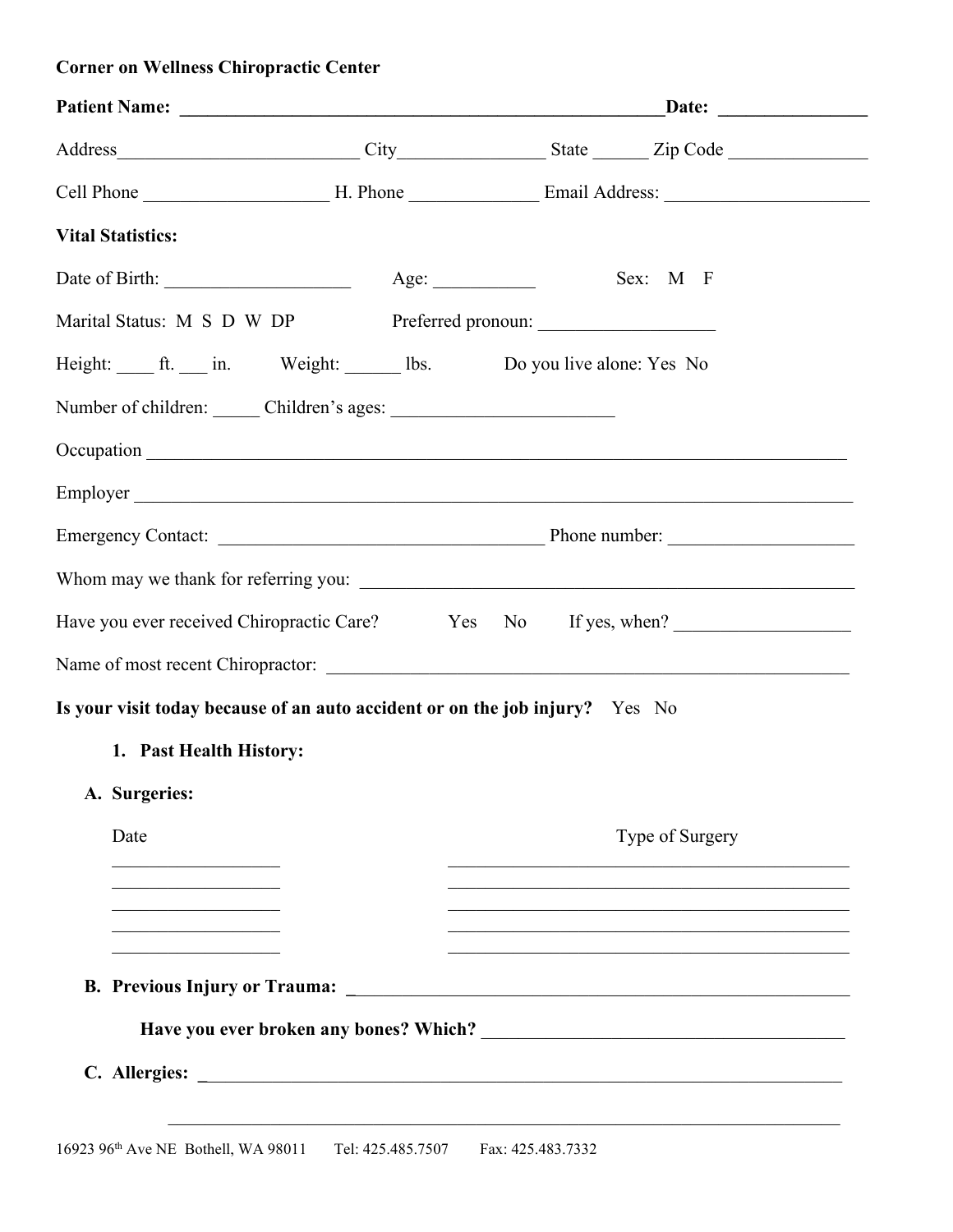|  |  | <b>Corner on Wellness Chiropractic Center</b> |  |
|--|--|-----------------------------------------------|--|
|--|--|-----------------------------------------------|--|

# **Patient Name: \_\_\_\_\_\_\_\_\_\_\_\_\_\_\_\_\_\_\_\_\_\_\_\_\_\_\_\_\_\_\_\_\_\_\_\_\_\_\_\_\_\_\_\_\_\_\_\_\_\_\_\_Date: \_\_\_\_\_\_\_\_\_\_\_\_\_\_\_\_**

| 2. Family Health History:                                                                                                                                                                                                                                                                                                           |
|-------------------------------------------------------------------------------------------------------------------------------------------------------------------------------------------------------------------------------------------------------------------------------------------------------------------------------------|
| Do you have a family history of? (Please indicate all that apply)<br>$\Box$ Cancer $\Box$ Strokes/TIA's $\Box$ Headaches $\Box$ Heart disease $\Box$ Neurological diseases<br>$\Box$ Adopted/Unknown $\Box$ Cardiac disease below age 40 $\Box$ Psychiatric disease<br>$\Box$ Diabetes $\Box$ Other $\Box$ $\Box$ None of the above |
| A. Deaths in immediate family:                                                                                                                                                                                                                                                                                                      |
| Cause of parents' or siblings' death<br>Age at death                                                                                                                                                                                                                                                                                |
| ,我们也不能在这里的时候,我们也不能在这里的时候,我们也不能会在这里的时候,我们也不能会在这里的时候,我们也不能会在这里的时候,我们也不能会在这里的时候,我们也<br>,我们也不能在这里的时候,我们也不能在这里的时候,我们也不能会在这里的时候,我们也不能会在这里的时候,我们也不能会在这里的时候,我们也不能会在这里的时候,我们也不                                                                                                                                                               |
| ,我们也不能在这里的时候,我们也不能在这里的时候,我们也不能会在这里,我们也不能会不能会不能会不能会不能会不能会。""我们,我们也不能会不能会不能会不能会不能会<br>3. Social and Occupational History:                                                                                                                                                                                                             |
|                                                                                                                                                                                                                                                                                                                                     |
|                                                                                                                                                                                                                                                                                                                                     |
| C. Lifestyle:                                                                                                                                                                                                                                                                                                                       |
| Do you exercise: Yes No if Yes, how often and what type:                                                                                                                                                                                                                                                                            |
| Alcohol Use: Yes No if Yes how often:                                                                                                                                                                                                                                                                                               |
| Tobacco Use: None Current smoker Former smoker when did you quit?                                                                                                                                                                                                                                                                   |
| Drug Use:                                                                                                                                                                                                                                                                                                                           |
| Diet:<br><u> 1989 - Jan Barbara, margaret eta idazlea (h. 1989).</u>                                                                                                                                                                                                                                                                |
| 4. Medications:                                                                                                                                                                                                                                                                                                                     |
| Medication<br>Reason for taking                                                                                                                                                                                                                                                                                                     |
|                                                                                                                                                                                                                                                                                                                                     |
|                                                                                                                                                                                                                                                                                                                                     |
|                                                                                                                                                                                                                                                                                                                                     |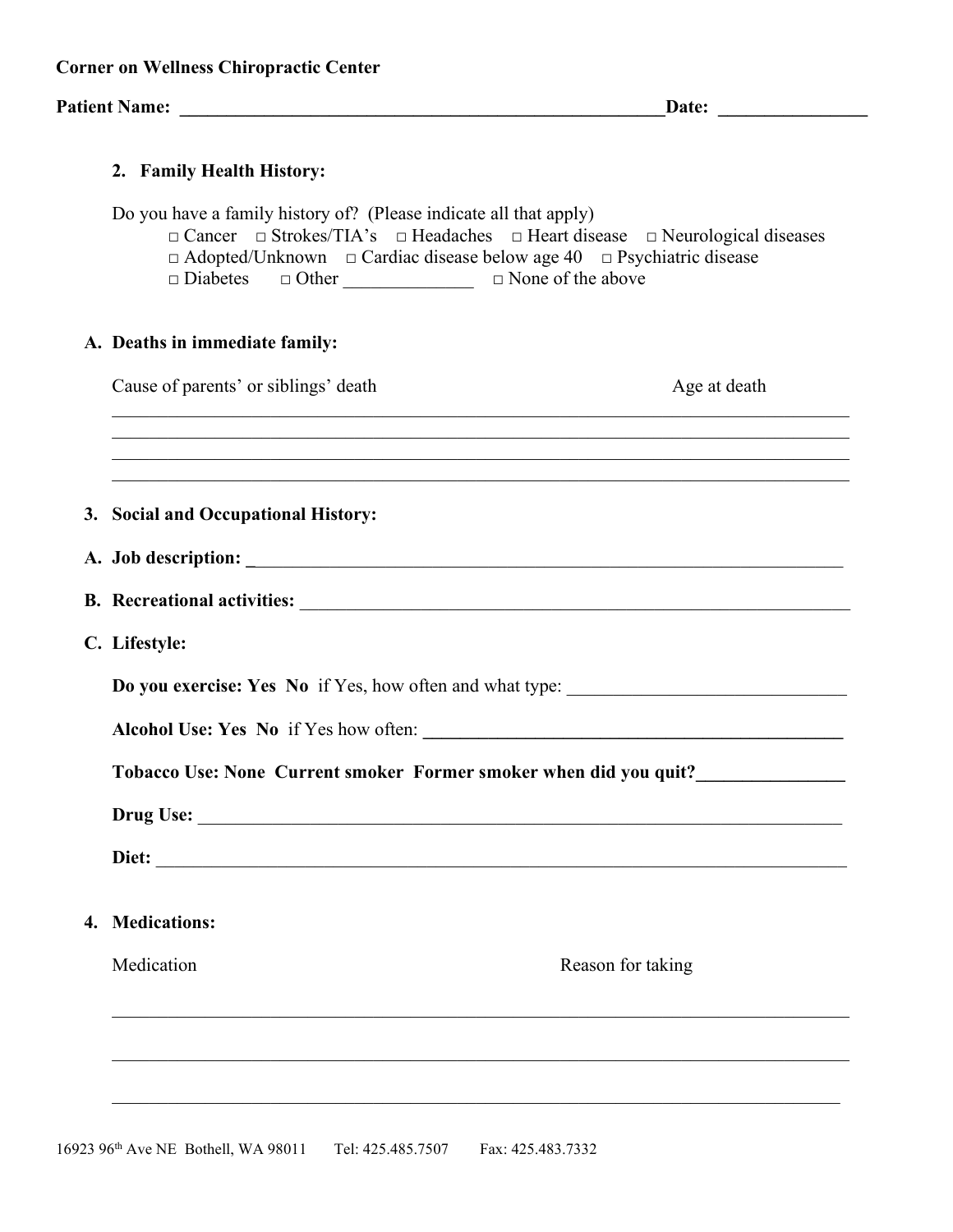| <b>Patient Name:</b>                                                                                                                                                                                                                                                                                                                                                                                                                                                                                       | Date: |
|------------------------------------------------------------------------------------------------------------------------------------------------------------------------------------------------------------------------------------------------------------------------------------------------------------------------------------------------------------------------------------------------------------------------------------------------------------------------------------------------------------|-------|
| Have you had any of the following pulmonary (lung-related) issues?<br>$\Box$ Asthma/difficulty breathing $\Box$ COPD $\Box$ Emphysema $\Box$ Other $\Box$ None of the above                                                                                                                                                                                                                                                                                                                                |       |
| Have you had any of the following cardiovascular (heart-related) issues or procedures?<br>$\Box$ Heart surgeries $\Box$ Congestive heart failure $\Box$ Murmurs or valvular disease $\Box$ Heart attacks/MIs $\Box$ Heart disease/problems<br>$\Box$ Hypertension $\Box$ Pacemaker $\Box$ Angina/chest pain $\Box$ Irregular heartbeat $\Box$ Other<br>$\Box$ None of the above                                                                                                                            |       |
| Have you had any of the following neurological (nerve-related) issues?<br>$\Box$ Visual changes/loss of vision $\Box$ One-sided weakness of face or body $\Box$ History of seizures $\Box$ One-sided decreased feeling in<br>the face or body $\Box$ Headaches $\Box$ Memory loss $\Box$ Tremors $\Box$ Vertigo $\Box$ Loss of sense of smell<br>$\Box$ Strokes/TIAs $\Box$ Other $\Box$ $\Box$ None of the above                                                                                          |       |
| Have you had any of the following <b>endocrine</b> (glandular/hormonal) related issues or procedures?<br>$\Box$ Thyroid disease $\Box$ Hormone replacement therapy $\Box$ Injectable steroid replacements $\Box$ Diabetes                                                                                                                                                                                                                                                                                  |       |
| Have you had any of the following renal (kidney-related) issues or procedures?<br>$\Box$ Renal calculi/stones $\Box$ Hematuria (blood in the urine) $\Box$ Incontinence (can't control) $\Box$ Bladder Infections<br>$\Box$ Difficulty urinating $\Box$ Kidney disease $\Box$ Dialysis $\Box$ Other $\Box$ $\Box$ None of the above                                                                                                                                                                        |       |
| Have you had any of the following gastroenterological (stomach-related) issues?<br>$\Box$ Nausea $\Box$ Difficulty swallowing $\Box$ Ulcerative disease $\Box$ Frequent abdominal pain $\Box$ Hiatal hernia $\Box$ Constipation<br>$\Box$ Pancreatic disease $\Box$ Irritable bowel/colitis $\Box$ Hepatitis or liver disease $\Box$ Bloody or black tarry stools<br>$\Box$ Vomiting blood $\Box$ Bowel incontinence $\Box$ Gastroesophageal reflux/heartburn $\Box$ Other $\Box$ $\Box$ None of the above |       |
| Have you had any of the following hematological (blood-related) issues?<br>$\Box$ Anemia $\Box$ Regular anti-inflammatory use (Motrin/Ibuprofen/Naproxen/Naprosyn/Aleve) $\Box$ HIV positive<br>$\Box$ Abnormal bleeding/bruising $\Box$ Sickle-cell anemia $\Box$ Enlarged lymph nodes $\Box$ Hemophilia<br>□ Hypercoagulation or deep venous thrombosis/history of blood clots □ Anticoagulant therapy □ Regular aspirin use<br>□ Other <u>Union</u> D None of the above                                 |       |
| Have you had any of the following <b>oncological</b> (cancer-related) issues?<br>□ Fevers/chills/sweats/unexplained weight loss □ Abnormal bleeding/bruising                                                                                                                                                                                                                                                                                                                                               |       |
| Have you had any of the following dermatological (skin-related) issues?<br>$\Box$ Significant burns $\Box$ Significant rashes $\Box$ Skin grafts $\Box$ Psoriatic disorders $\Box$ Other $\Box$ None of the above                                                                                                                                                                                                                                                                                          |       |
| Have you had any of the following musculoskeletal (bone/muscle-related) issues?<br>$\Box$ Rheumatoid arthritis $\Box$ Gout $\Box$ Osteoarthritis $\Box$ Broken bones $\Box$ Spinal fracture $\Box$ Spinal surgery $\Box$ Joint surgery<br>□ Arthritis (unknown type) □ Scoliosis □ Metal implants □ Other ____________________________ □ None of the above                                                                                                                                                 |       |
| Is there anything else in your past medical history that you feel is important to your care here?                                                                                                                                                                                                                                                                                                                                                                                                          |       |
| I have read the above information and certify it to be true and correct to the best of my knowledge, and hereby authorize this office of<br>chiropractic to provide me with chiropractic care, in accordance with this state's statutes. If my insurance will be billed, I authorize<br>payment of medical benefits to Corner on Wellness Chiropractic Clinic for services performed.                                                                                                                      |       |

Patient or Guardian Signature \_\_\_\_\_\_\_\_\_\_\_\_\_\_\_\_\_\_\_\_\_\_\_\_\_\_\_\_\_\_\_ Date\_\_\_\_\_\_\_\_\_\_\_\_\_\_\_\_\_\_\_\_\_\_\_\_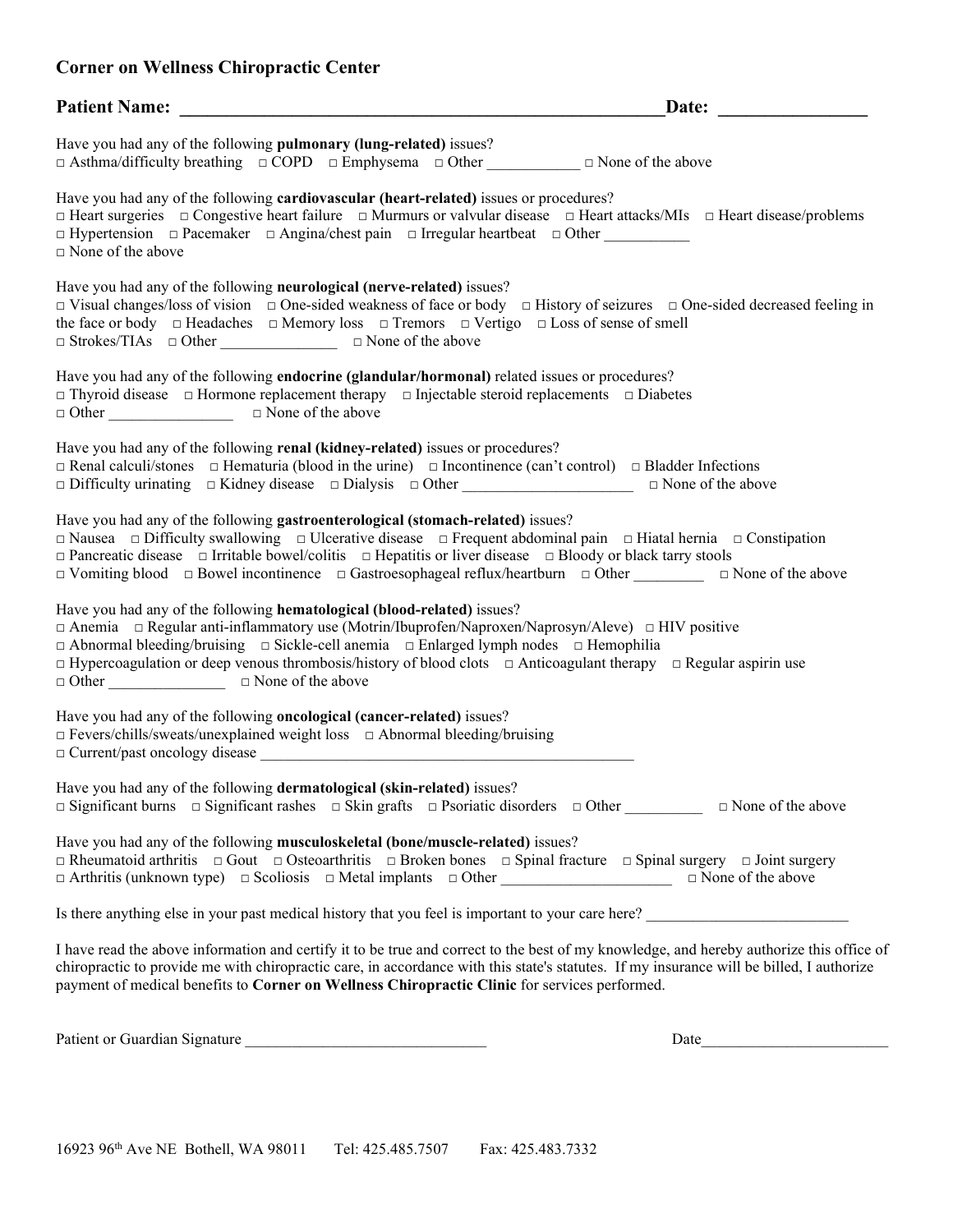### **Patient Name:**  $\qquad \qquad$

#### **HIPAA NOTICE OF PRIVACY PRACTICES**

#### THIS NOTICE DESCRIBES HOW MEDICAL INFORMATION ABOUT YOU MAY BE USED AND DISCLOSED AND HOW YOU CAN GET ACCESS TO THIS INFORMATION. PLEASE REVIEW IT CAREFULLY.

This Notice of Privacy describes how we may use and disclose your protected health information (PHI) to carry our treatment, payment or health care operations (TPO) for other purposes that are permitted or required by law. "Protected Health Information" is information about you, including demographic information that may identify you and that related to your past, present, or future physical or mental health or condition and related care services.

#### **Use and Disclosures of Protected Health Information:**

Your protected health information may be used and disclosed by your physician, our staff and others outside of our office that are involved in your care and treatment for the purpose of providing health care services to you, pay your health care bills, to support the operations of the physician's practice, and any other use required by law.

**Treatment:** We will use and disclose your protected health information to provide, coordinate, or manage your health care and any related services. This includes the coordination or management of your health care with a third party. For example, we would disclose your protected health information, as necessary, to a home health agency that provides care to you. For example, your health care information may be provided to a physician to whom you have been referred to ensure that the physician has the necessary information to diagnose or treat you.

**Payment:** Your protected health information will be used, as needed, to obtain payment for your health care services. For example, obtaining approval for a hospital stay may require that your relevant protected health information be disclosed to the health plan to obtain approval for the hospital admission.

**Healthcare Operations:** We may disclose, as needed, your protected health information in order to support the business activities of your physician's practice. These activities include, but are not limited to, quality assessment activities, employee review activities, training of medical students, licensing, marketing, and fundraising activities, and conduction or arranging for other business activities. For example, we may disclose your protected health information to medical school students that see patients at our office. In addition, we may use a sign-in sheet at the registration desk where you will be asked to sign your name and indicate your physician. We may also call you by name in the waiting room when your physician is ready to see you. We may use or disclose your protected health information, as necessary, to contact you to remind you of your appointment.

We may use or disclose your protected health information in the following situations without your authorization. These situations included as required by law, public health issues, communicable diseases, health oversight, abuse or neglect, food and drug administration requirements, legal proceedings, law enforcement, coroners, funeral directors, and organ donation. Required uses and disclosures under the law, we must make disclosures to you when required by the Secretary of the Department of Health and Human Services to investigate or determine our compliance with the requirements of Section 164.500.

#### OTHER PERMITTED AND REQUIRED USES AND DISCLOSURES WILL BE MADE ONLY WITH YOUR CONSENT, AUTHORIZATION OR OPPORTUNITY TO OBJECT UNLESS REQUIRED BY LAW.

 $\overline{\phantom{a}}$  , and the contribution of the contribution of  $\overline{\phantom{a}}$  , and the contribution of  $\overline{\phantom{a}}$ 

You may revoke this authorization, at any time, in writing, except to the extent that your physician or the physician's practice has taken an action in reliance on the use or disclosure indicated in the authorization.

Signature of Patient of Representative Date Date Date

\_\_\_\_\_\_\_\_\_\_\_\_\_\_\_\_\_\_\_\_\_\_\_\_\_\_\_\_\_\_\_\_\_\_\_\_

Printed Name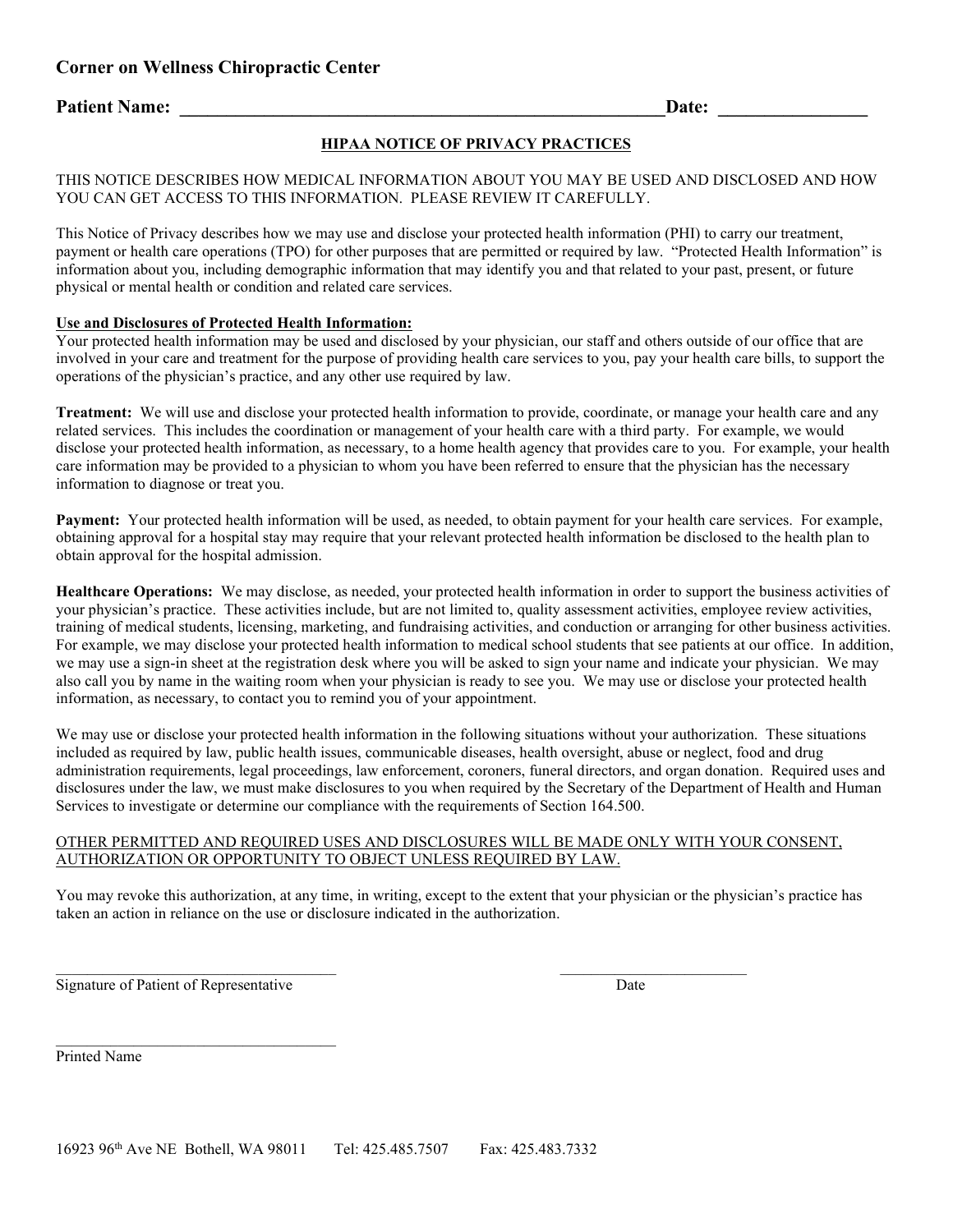### **Patient Name:**  $\qquad \qquad$  **Date:**  $\qquad \qquad$  **Date:**  $\qquad \qquad$  **Date:**  $\qquad \qquad$

### **Financial Policy**

Our goal is to provide the highest quality of healthcare possible for our patients. In order to achieve this goal, we need your commitment as well.

- I authorize Corner on Wellness Chiropractic Center to release any information deemed appropriate concerning my physical condition to any insurance company, attorney, or adjuster in order to process any claim for reimbursement of charges incurred by me.
- I authorize the direct payment to Corner on Wellness Chiropractic Center of any sum I now or hereafter owe by my attorney out of settlement of my case, and by any insurance company obligated to make payment to me or Corner on Wellness Chiropractic Center based in whole or in part upon the charges made for services received. I hereby appoint Corner on Wellness Chiropractic Center authority to endorse and cash checks, drafts, or money orders made payable to undersigned or as co-payee with this clinic for payments due for services rendered on behalf of the undersigned by Corner on Wellness Chiropractic Center.
- In order to file your claims in a timely manner, we need current, accurate insurance information for you and your dependents. We will do our best to confirm your eligibility and level of insurance coverage for care; however, it is ultimately your responsibility to know your own insurance benefits in relation to what your insurance covers and what it doesn't. Should your insurance carrier determine that any or all of our services are ineligible for payment, you will be billed directly for those services.
- Late payment for non-coverage, deductible, and co-payment may be subject to an 18% annual finance charge, which will be added monthly to that account.
- If you have any questions about our financial policies, please ask to speak to our billing specialist. If you need to make special arrangements, please ask. We will never deny care to anyone based solely on ability to pay. We will do everything possible to meet your financial needs.
- *Advanced Beneficiary Notice of NON-Coverage (ABN).* Your health insurance does not pay for everything, even some care that you or your health care provider have good reason to think you need. We expect your health insurance will not pay for items and services such as your initial visit and chiropractic care deemed maintenance or wellness care by your carrier (as well as other items that may arise in the future). Signing below signifies that you want these items and services, but understand that they will not be billed to your insurance company. Therefore, you are responsible for payment and cannot appeal to your insurance carrier as they were not submitted and/or billed to them. This notice gives our opinion, not an official Medicare or other insurance carrier's decision. If you have other questions, please ask our front desk. Signing below means that you have received and understand this notice.

Date: \_\_\_\_\_\_\_\_\_\_\_\_\_\_\_\_\_\_\_\_\_\_\_\_\_\_\_\_

Signature:

Printed name: \_\_\_\_\_\_\_\_\_\_\_\_\_\_\_\_\_\_\_\_\_\_\_\_\_\_\_\_\_\_\_\_\_\_\_\_\_\_\_\_\_\_\_\_\_\_\_\_\_\_\_\_\_\_\_\_\_\_\_\_\_\_\_\_\_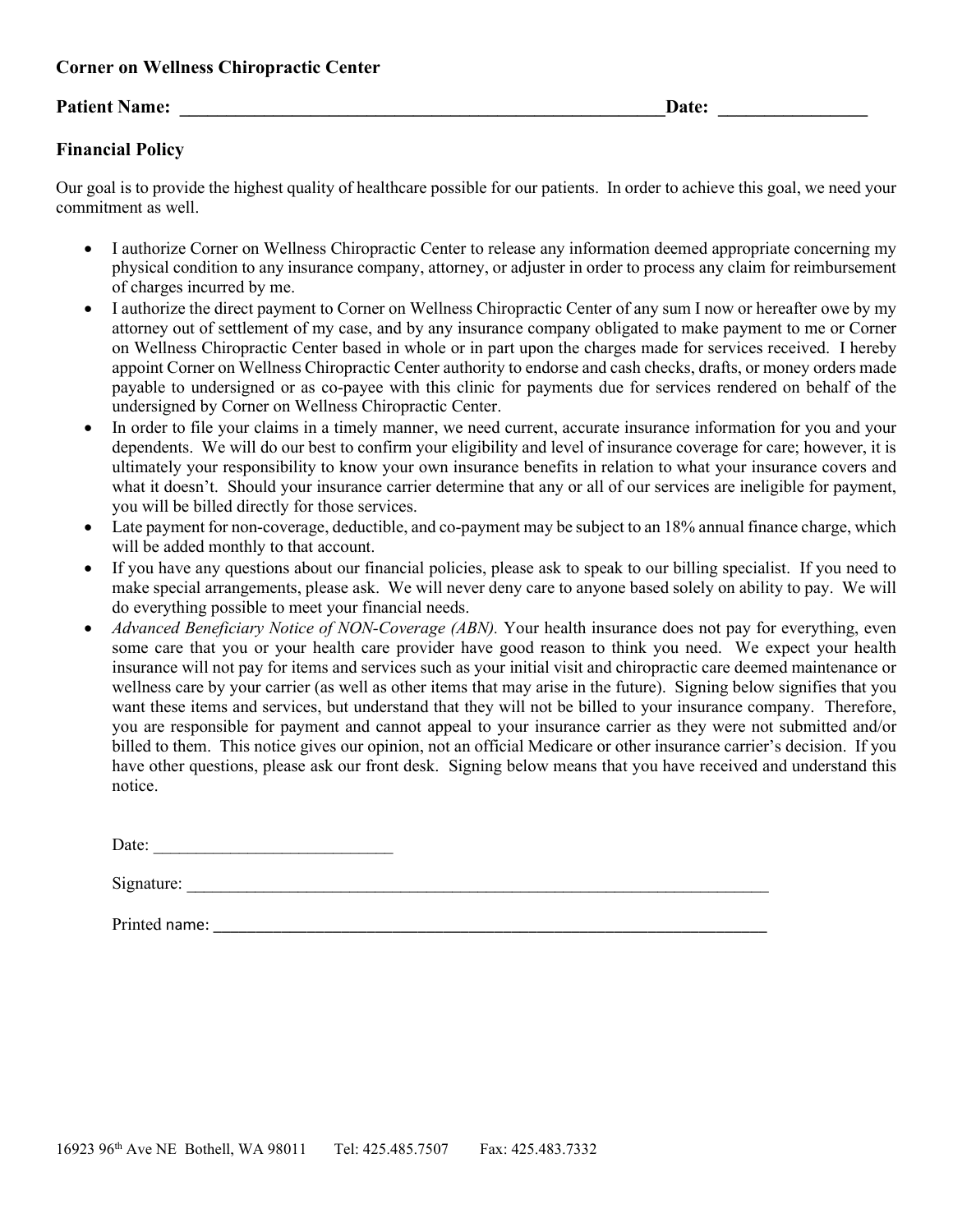|           | Date:<br><u> 1989 - Jan Stern Barns</u>                                                                                                                                                                                                                                                                                                                                                                                                                                                                                                                                                   |
|-----------|-------------------------------------------------------------------------------------------------------------------------------------------------------------------------------------------------------------------------------------------------------------------------------------------------------------------------------------------------------------------------------------------------------------------------------------------------------------------------------------------------------------------------------------------------------------------------------------------|
|           |                                                                                                                                                                                                                                                                                                                                                                                                                                                                                                                                                                                           |
| $\bullet$ | On a scale from 0-10, with 10 being the worst, please circle the number that best describes the symptom<br>most of the time: 1 2 3 4 5 6 7 8 9 10                                                                                                                                                                                                                                                                                                                                                                                                                                         |
|           | What percentage of the time you are awake do you experience the above symptom at the above intensity:<br>5 10 15 20 25 30 35 40 45 50 55 60 65 70 75 80 85 90 95 100                                                                                                                                                                                                                                                                                                                                                                                                                      |
| $\bullet$ | Did the symptom begin suddenly or gradually? (circle one)<br>When did the symptom begin?<br>en did the symptom begin?<br>o How did the symptom begin?                                                                                                                                                                                                                                                                                                                                                                                                                                     |
|           | What makes the symptom worse? (circle all that apply):<br>nothing, any movement, bending neck forward, bending neck backward, tilting head to left, tilting<br>$\circ$<br>head to right, turning head to left, turning head to right, bending forward at waist, bending<br>backward at waist, tilting left at waist, tilting right at waist, twisting left at waist, twisting right at<br>waist, driving, standing, walking, running, lifting, sitting, getting up from seated position,<br>chewing, changing positions, lying down, reading, working, exercising, laying on side in bed, |
|           | What makes the symptom better? (circle all that apply):<br>nothing, resting, ice, heat, stretching, exercise, walking, pain medication, muscle relaxers,<br>$\circ$<br>chiropractic adjustments, massage, other (please describe): _____________________                                                                                                                                                                                                                                                                                                                                  |
|           | Describe the quality of the symptom (circle all that apply):<br>Sharp, dull, achy, burning, throbbing, piercing, stabbing, deep, nagging, shooting, stinging, stiff<br>$\circ$                                                                                                                                                                                                                                                                                                                                                                                                            |
|           | Does the symptom radiate to another part of your body (circle one): Yes<br>No<br>o If yes, where does the symptom radiate?                                                                                                                                                                                                                                                                                                                                                                                                                                                                |
|           | Is the symptom worse at certain times of the day or night? (please circle)<br>o No difference Morning Afternoon Evening Night<br>Other                                                                                                                                                                                                                                                                                                                                                                                                                                                    |
|           | Have you had any x-rays or imaging done for this condition? Yes No                                                                                                                                                                                                                                                                                                                                                                                                                                                                                                                        |
|           |                                                                                                                                                                                                                                                                                                                                                                                                                                                                                                                                                                                           |
|           | Have you received treatment for this condition and episode prior to today's visit?<br>N <sub>0</sub><br>$\circ$<br>Anti-inflammatory meds<br>$\circ$<br>Pain medication<br>$\circ$<br>Muscle relaxers<br>$\circ$<br>Trigger point injections<br>$\circ$<br>Cortisone injections<br>$\circ$<br>Surgery<br>$\circ$<br>Massage<br>$\circ$<br>Physical Therapy<br>$\circ$<br>Chiropractic<br>$\circ$                                                                                                                                                                                          |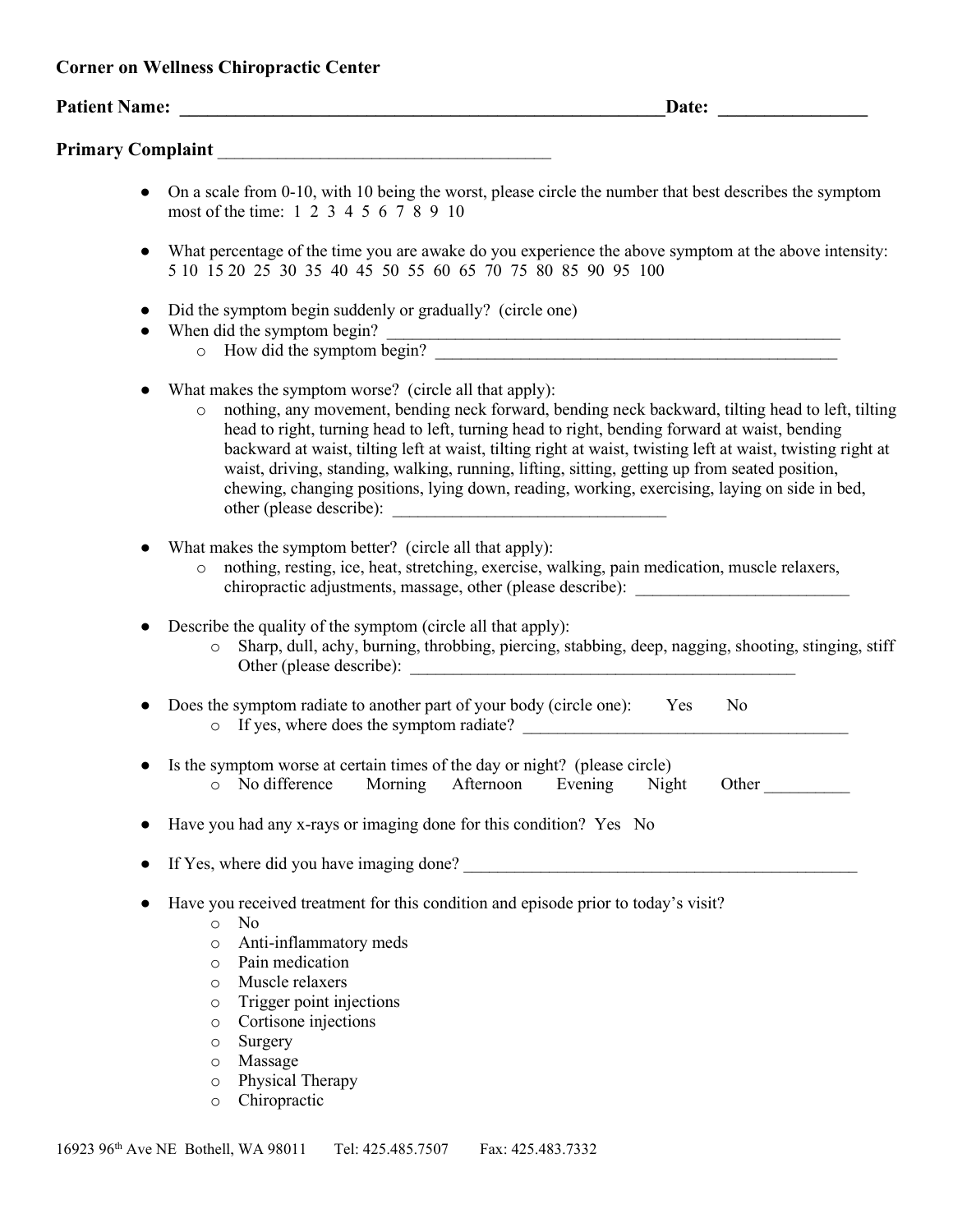|           | Date:                                                                                                                                                                                                                                                                                                                                                                                                                                                                                                                                                                                     |
|-----------|-------------------------------------------------------------------------------------------------------------------------------------------------------------------------------------------------------------------------------------------------------------------------------------------------------------------------------------------------------------------------------------------------------------------------------------------------------------------------------------------------------------------------------------------------------------------------------------------|
|           |                                                                                                                                                                                                                                                                                                                                                                                                                                                                                                                                                                                           |
| $\bullet$ | On a scale from 0-10, with 10 being the worst, please circle the number that best describes the symptom<br>most of the time: 1 2 3 4 5 6 7 8 9 10                                                                                                                                                                                                                                                                                                                                                                                                                                         |
| $\bullet$ | What percentage of the time you are awake do you experience the above symptom at the above intensity:<br>5 10 15 20 25 30 35 40 45 50 55 60 65 70 75 80 85 90 95 100                                                                                                                                                                                                                                                                                                                                                                                                                      |
|           | Did the symptom begin suddenly or gradually? (circle one)<br>When did the symptom begin?<br>en did the symptom begin?<br>o How did the symptom begin?                                                                                                                                                                                                                                                                                                                                                                                                                                     |
|           | What makes the symptom worse? (circle all that apply):<br>nothing, any movement, bending neck forward, bending neck backward, tilting head to left, tilting<br>$\circ$<br>head to right, turning head to left, turning head to right, bending forward at waist, bending<br>backward at waist, tilting left at waist, tilting right at waist, twisting left at waist, twisting right at<br>waist, driving, standing, walking, running, lifting, sitting, getting up from seated position,<br>chewing, changing positions, lying down, reading, working, exercising, laying on side in bed, |
|           | What makes the symptom better? (circle all that apply):<br>nothing, resting, ice, heat, stretching, exercise, walking, pain medication, muscle relaxers,<br>$\circ$<br>chiropractic adjustments, massage, other (please describe): _____________________                                                                                                                                                                                                                                                                                                                                  |
|           | Describe the quality of the symptom (circle all that apply):<br>Sharp, dull, achy, burning, throbbing, piercing, stabbing, deep, nagging, shooting, stinging, stiff<br>$\circ$                                                                                                                                                                                                                                                                                                                                                                                                            |
| $\bullet$ | Does the symptom radiate to another part of your body (circle one): Yes<br>N <sub>o</sub>                                                                                                                                                                                                                                                                                                                                                                                                                                                                                                 |
|           | Is the symptom worse at certain times of the day or night? (please circle)<br>o No difference Morning Afternoon Evening Night<br>Other_                                                                                                                                                                                                                                                                                                                                                                                                                                                   |
|           | Have you had any x-rays or imaging done for this condition? Yes No                                                                                                                                                                                                                                                                                                                                                                                                                                                                                                                        |
|           |                                                                                                                                                                                                                                                                                                                                                                                                                                                                                                                                                                                           |
|           | Have you received treatment for this condition and episode prior to today's visit?<br>N <sub>0</sub><br>$\circ$<br>Anti-inflammatory meds<br>$\circ$<br>Pain medication<br>$\circ$<br>Muscle relaxers<br>$\circ$<br>Trigger point injections<br>$\circ$<br>Cortisone injections<br>$\circ$<br>Surgery<br>$\circ$<br>Massage<br>$\circ$<br>Physical Therapy<br>$\circ$<br>Chiropractic<br>$\circ$                                                                                                                                                                                          |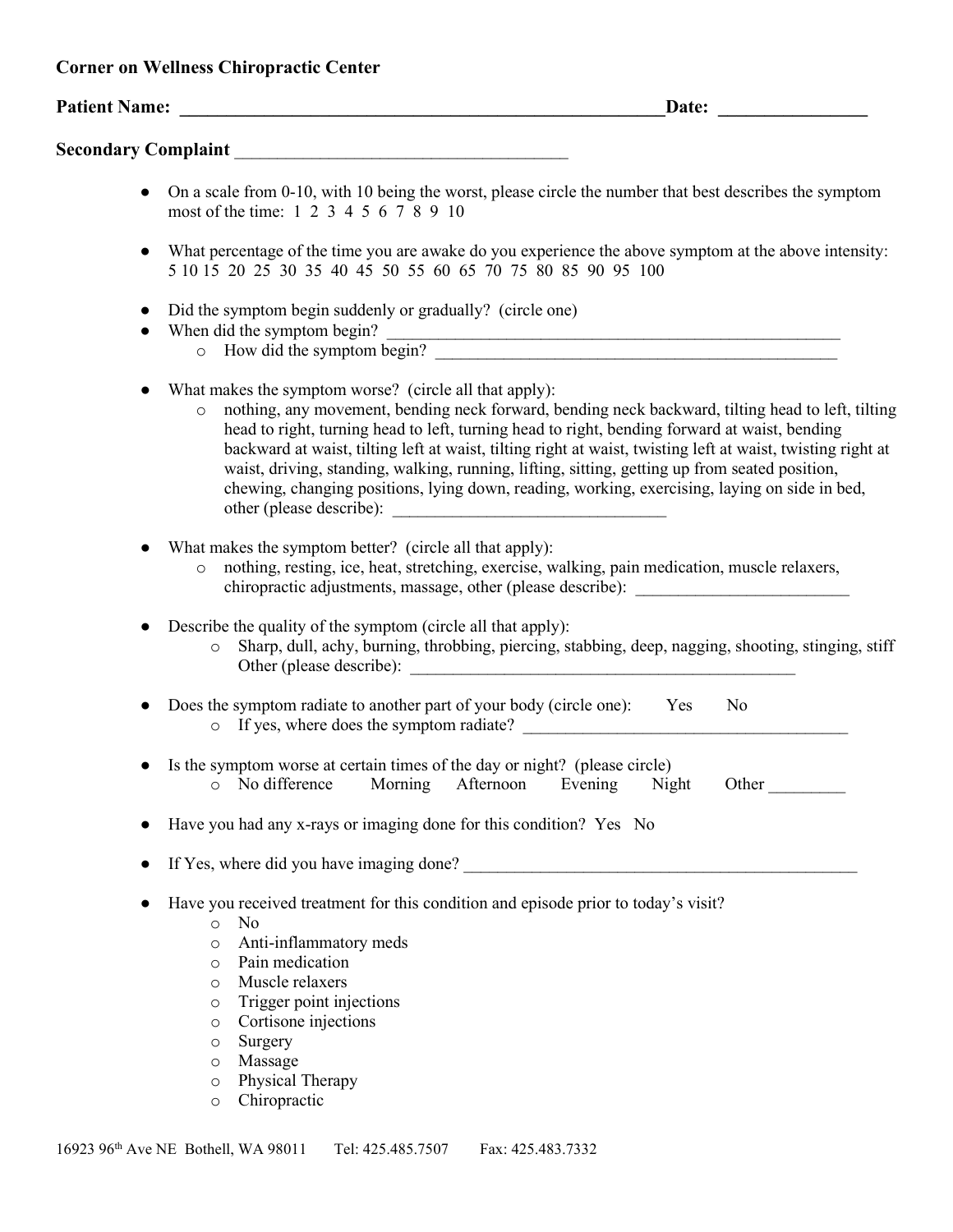|  |  |  | <b>Corner on Wellness Chiropractic Center</b> |
|--|--|--|-----------------------------------------------|
|--|--|--|-----------------------------------------------|

|           | Date:                                                                                                                                                                                                                                                                                                                                                                                                                                                                                                                                                                                     |
|-----------|-------------------------------------------------------------------------------------------------------------------------------------------------------------------------------------------------------------------------------------------------------------------------------------------------------------------------------------------------------------------------------------------------------------------------------------------------------------------------------------------------------------------------------------------------------------------------------------------|
|           |                                                                                                                                                                                                                                                                                                                                                                                                                                                                                                                                                                                           |
| $\bullet$ | On a scale from 0-10, with 10 being the worst, please circle the number that best describes the symptom<br>most of the time: 1 2 3 4 5 6 7 8 9 10                                                                                                                                                                                                                                                                                                                                                                                                                                         |
| $\bullet$ | What percentage of the time you are awake do you experience the above symptom at the above intensity:<br>5 10 15 20 25 30 35 40 45 50 55 60 65 70 75 80 85 90 95 100                                                                                                                                                                                                                                                                                                                                                                                                                      |
|           | Did the symptom begin suddenly or gradually? (circle one)<br>When did the symptom begin?<br>en did the symptom begin?<br>O How did the symptom begin?                                                                                                                                                                                                                                                                                                                                                                                                                                     |
|           | What makes the symptom worse? (circle all that apply):<br>nothing, any movement, bending neck forward, bending neck backward, tilting head to left, tilting<br>$\circ$<br>head to right, turning head to left, turning head to right, bending forward at waist, bending<br>backward at waist, tilting left at waist, tilting right at waist, twisting left at waist, twisting right at<br>waist, driving, standing, walking, running, lifting, sitting, getting up from seated position,<br>chewing, changing positions, lying down, reading, working, exercising, laying on side in bed, |
|           | What makes the symptom better? (circle all that apply):<br>nothing, resting, ice, heat, stretching, exercise, walking, pain medication, muscle relaxers,<br>$\circ$<br>chiropractic adjustments, massage, other (please describe): _____________________                                                                                                                                                                                                                                                                                                                                  |
|           | Describe the quality of the symptom (circle all that apply):<br>o Sharp, dull, achy, burning, throbbing, piercing, stabbing, deep, nagging, shooting, stinging, stiff                                                                                                                                                                                                                                                                                                                                                                                                                     |
|           | Does the symptom radiate to another part of your body (circle one): Yes<br>N <sub>0</sub>                                                                                                                                                                                                                                                                                                                                                                                                                                                                                                 |
|           | Is the symptom worse at certain times of the day or night? (please circle)<br>o No difference Morning Afternoon Evening Night<br>Other                                                                                                                                                                                                                                                                                                                                                                                                                                                    |
|           | Have you had any x-rays or imaging done for this condition? Yes No                                                                                                                                                                                                                                                                                                                                                                                                                                                                                                                        |
|           |                                                                                                                                                                                                                                                                                                                                                                                                                                                                                                                                                                                           |
|           | Have you received treatment for this condition and episode prior to today's visit?<br>No<br>$\circ$<br>Anti-inflammatory meds<br>$\circ$<br>Pain medication<br>$\circ$<br>Muscle relaxers<br>$\circ$<br>Trigger point injections<br>$\circ$<br>Cortisone injections<br>$\circ$<br>Surgery<br>$\circ$<br>Massage<br>$\circ$<br>Physical Therapy<br>$\circ$<br>Chiropractic<br>$\circ$                                                                                                                                                                                                      |